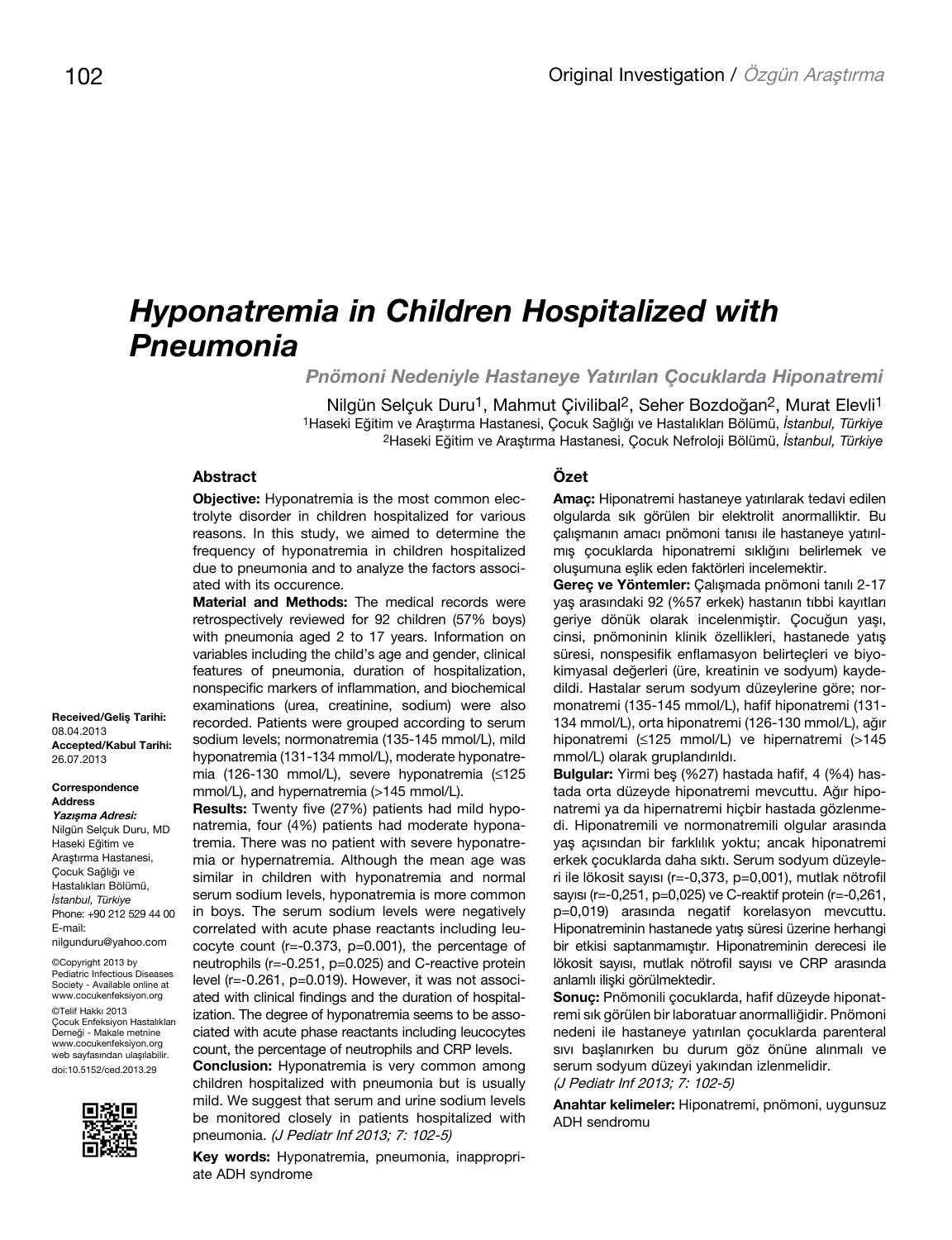# **Introduction**

Pneumonia is the leading cause of serious illness and death in children worldwide and it can be generally defined as inflammation of the lung parenchyma. Because pneumonia is associated with serious morbidity and mortality, properly diagnosing pneumonia and correctly recognizing any complication are important. There is no single definition of pneumonia in childhood that is sensitive, specific, and can be widely implemented (1). The laboratory tests may not be useful for diagnostic purposes but are useful for classifying severity of illness, associated and admission decisions.

Hyponatremia is one of the most common electrolyte disturbances in patients hospitalized with pneumonia, and is associated with higher disease severity. The precise mechanism is unknown, but primary illness, impaired water excretion, "inappropriate" release of vasopressin, use of hypotonic fluids, redistribution of sodium and water, sickle cell syndrome, and several drugs may contribute to hyponatraemia (2).

The aim of this study was to identify the incidence of hyponatremia in children with pneumonia and to investigated whether there is a link between hyponatremia and the severity and outcome of pneumonia.

# **Material and Methods**

The records of children hospitalized due to pneumonia in Department of Pediatrics, Istanbul Haseki Educational and Research Hospital, were retrospectively analyzed. The patients were chosen randomly from those who were hospitalized from January 2009 to June 2012. Exclusion criteria were as follows: significant heart disease, malignancy, hemoglobinopathy, immune deficiency, underlying pulmonary pathology (e.g. cystic fibrosis, bronchiectasis or bronchopulmonary dysplasia), upper airway mechanical problems, or genetic syndrome. Information on sociodemographic variables including the child's age and gender, and duration of hospitalization were also recorded. Moreover, laboratory data included complete blood cell count, erythrocyte sedimentation rate (ESR), C-reactive protein (CRP), serum concentrations of sodium (Na), urea, creatinine. The study group was subdivided into two groups based on hyponatremia: groups with or without hyponatremia. Hyponatraemia was defined as a sodium concentration of <135 mmol/L in serum. Serum sodium concentrations of 131-134 mmol/L represents mild hyponatremia, 126-130 mmol/L moderate hyponatremia, and ≤125 mmol/L severe hyponatremia (3). Hypernatremia was defined as a serum sodium concentration >145 mmol/L.

## **Statistical analyses**

All the analyses were performed using the SPSS 17.0 (SPSS Inc., Chicago, Illinois, USA). The results were expressed as means±standard deviations or median(minmax). Fisher's exact test was used for categorical variables in order to calculate p values. Mann-Whitney test was used for continuous variables. Spearman's correlation (nonparametric) test was used for bivariate correlation calculations. Values of  $p < 0.05$  were considered as significant.

# **Results**

The baseline characteristics of the study population are shown in Table 1. The study population consisted of 92 children. The mean age of patients was 8.2±4.2years, their age ranged from 2 to 17 years, and 52 of them (57%) were boys. On admission, the patients' serum sodium concentrations ranged from 126 mmol/L to 141 mmol/L, while none of our patients had hypernatremia. There was hyponatremia (serum sodium < 135 mmol/L) in 29/92 (31%) patients, only four had moderate hyponatremia, and none had severe hyponatremia. The mean serum sodium concentration was 131.7±2.2 mmol/L in hyponatremic patients and 137.2±1.7 mmol/L in normonatremic patients.

As seen in Table 2, the mean age was similar in the patients with and without hyponatremia, however male gender was more dominant in patients with hyponatremia. No significant differences were found in serum urea, hemoglobin, thrombocyte count, ESR, and duration of hospitalization between the two groups.

The leucocyte count, percentage of neutrophils CRP and creatinine levels were significantly higher in hyponatremic patients compared with those of normonatremic patients.

| <b>Characteristics</b>                 | All patients (n=92) |  |
|----------------------------------------|---------------------|--|
| Age (year)                             | $8.2 + 4.2$         |  |
| Male/female                            | 52/40               |  |
| Sodium (mEq/L)                         | $135.5 + 3.1$       |  |
| Urea (mg/dL)                           | $24.1 + 8.5$        |  |
| Creatinine (mg/dL)                     | $0.5 \pm 0.2$       |  |
| Leucocytes count (/mm <sup>3</sup> )   | 17024+9269          |  |
| Percentage of neutrophils (%)          | 67.9+18.6           |  |
| Thrombocytes count (/mm <sup>3</sup> ) | 365758±152312       |  |
| C-reactive protein (mg/dL)             | $21.5 + 46.7$       |  |
| Erythrocyte sedimentation rate (mm/h)  | $57.5 + 30.1$       |  |
| Hemoglobin (g/dL)                      | $11.8 + 1.4$        |  |
| Duration of hospitalization (day)      | $10.3 \pm 5.4$      |  |

**Table 1.** Demographic features and laboratory data of all children with pneunomia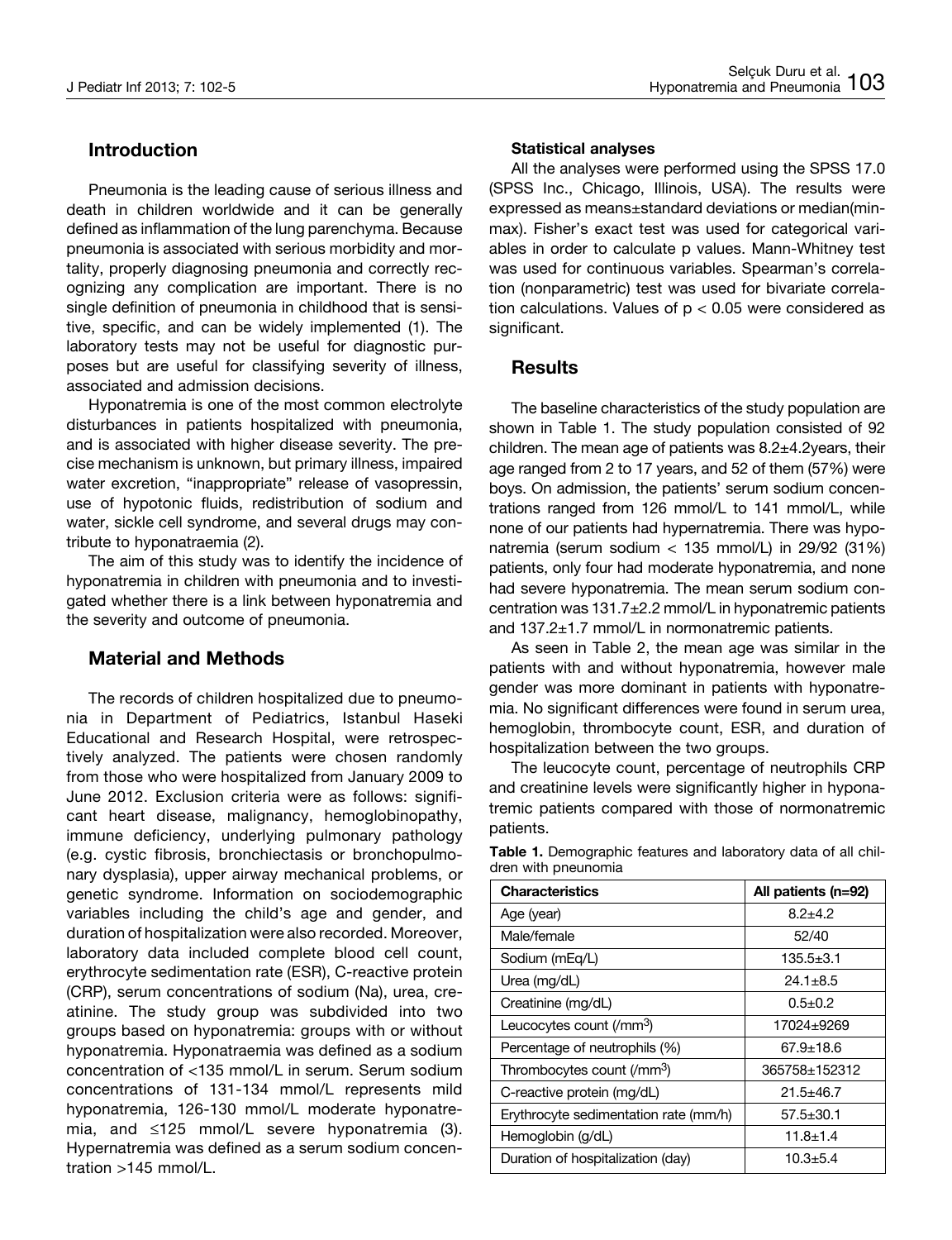| <b>Characteristics</b>                 | Hyponatremia (n=29) | No hyponatremia (n=63) | p       |
|----------------------------------------|---------------------|------------------------|---------|
| Age (year)                             | $9(2-17)$           | $6.5(2-16)$            | 0.255   |
| Male/female                            | 21/8                | 31/32                  | 0.032   |
| Sodium (mmol/L)                        | 132 (126-134)       | 137 (135-141)          | < 0.001 |
| Urea (mg/dL)                           | 23.5 (12-70)        | 21.9 (12.2-43.2)       | 0.131   |
| Creatinine (mg/dL)                     | $0.59(0.22 - 1.08)$ | $0.45(0.16-0.74)$      | 0.010   |
| Leucocytes count (/mm <sup>3</sup> )   | 20900 (4100-37400)  | 12100 (4800-44200)     | < 0.001 |
| Percentage of neutrophils (%)          | 86 (41.6-96)        | 65.5 (26.9-93.8)       | < 0.001 |
| Thrombocytes count (103/mm3)           | 317 (204-653)       | 320 (146-840)          | 0.861   |
| C-reactive protein (mg/dL)             | 14.6 (2.15-148.3)   | $3.89(0-300)$          | < 0.001 |
| Erythrocytes sedimentation rate (mm/h) | 66 (11-124)         | $51.5(2-125)$          | 0.078   |
| Hemoglobin (g/dL)                      | 11.7 (7.9-14.6)     | 11.9 (8.6-15.2)        | 0.756   |
| Duration of hospitalization (day)      | $9(5-21)$           | $9(2-32)$              | 1.000   |

**Table 2.** Characteristics of children with hyponatremia vs children with normal levels of serum sodium on admission

**Table 3.** Factors correlated with serum sodium levels in children with pneumonia (only significant correlations shown)\*

| Leucocyte count (/mm <sup>3</sup> ) | $-0.373$ | 0.001 |
|-------------------------------------|----------|-------|
| Percentage of neutrophils           | $-0.251$ | 0.025 |
| C-reactive protein (mg/dL)          | -0.261   | 0.019 |
| *Spearman's correlation analysis    |          |       |

In other words, the serum sodium levels were negatively correlated with acute phase reactants including leucocyte count, the percentage of neutrophils and CRP (Table 3). Also, according to the results of linear regression analysis, the mean leucocyte count was the only significant independent predictor of serum sodium levels. However, the serum sodium levels of our patients were not correlated with the duration of hospitalization, or clinical markers such as fever, heart rate and respiratory rate.

# **Discussion**

Hyponatremia is the most common electrolyte abnormality. Pathophysiologically, hyponatremias are classified into two groups: hyponatremia due to non-osmotic hypersecretion of vasopressin (hypovolemic, hypervolemic, euvolemic) and hyponatremia of non-hypervasopressinemic origin (pseudohyponatremia, water intoxication, cerebral salt wasting syndrome) (4).

The present study showed that hyponatremia was a frequent finding in children with pneumonia (32%). Fortunately, in the majority of cases, hyponatremia was mild. Only four patients (4%) had moderate hyponatremia, and none of our patients had severe hyponatremia. Patients with mild hyponatremia are almost always asymptomatic. Severe hyponatremia is usually associated with central nervous system symptoms and can be life-threatening. Diagnostic evaluation of patients with hyponatremia is directed toward identifying the extracellular fluid volume status, neurological symptoms and signs, severity and duration of hyponatremia, and the rate at which hyponatremia developed (4).

Hyponatremia occurring in children with pneumonia comprises part of the syndrome of inappropriate antidiüretic hormone secretion (SIADH) (5-7). Secretion of anti-diuretic hormone typically results in water retention with minimal weight gain, usually with no oedema formation, and normal blood pressure (6). Also, some authors reported that high atrial natriuretic peptide levels (ANP) may play a role in the development of hyponatremia in these patients (6, 8, 9). Atrial natriuretic peptide is a member of the family of natriuretic peptides, and regulates diuresis and natriuresis. Increased levels of ANP is correlated with hypoxia in lung diseases (6). Some studies postulated an interaction between ANP and ADH (6, 8, 9). They measured ANP levels 6 times higher than the normal range in SIADH patients. Haviv et al. (6) demonstrated that high ANP levels may play a role in maintaining water and electrolyte equilibrium during a state of inappropriate ADH secretion accompanying pneumonia.

The rarity of moderate and severe hyponatremia in our children with pneumonia can be explained by observations in recent studies. Haviv et al. (6) demonstrated that pneumonia in children was frequently accompanied by SIADH and that ANP levels were significantly increased in these patients. It is clearly known that ANP may play a role in maintaining water and electrolyte balance in children with pneumonia and SIADH, through its natriuretic, diuretic and vasodilatatory effects. Gerigk et al. (10) found that antidiuretic hormone release induced hyponatermia may originate in a nonosmotic, cardiovascular mechanism in acutely ill children, including children with pneumonia.

The analysis of two studies in children with pneumonia has shown a significant association between the